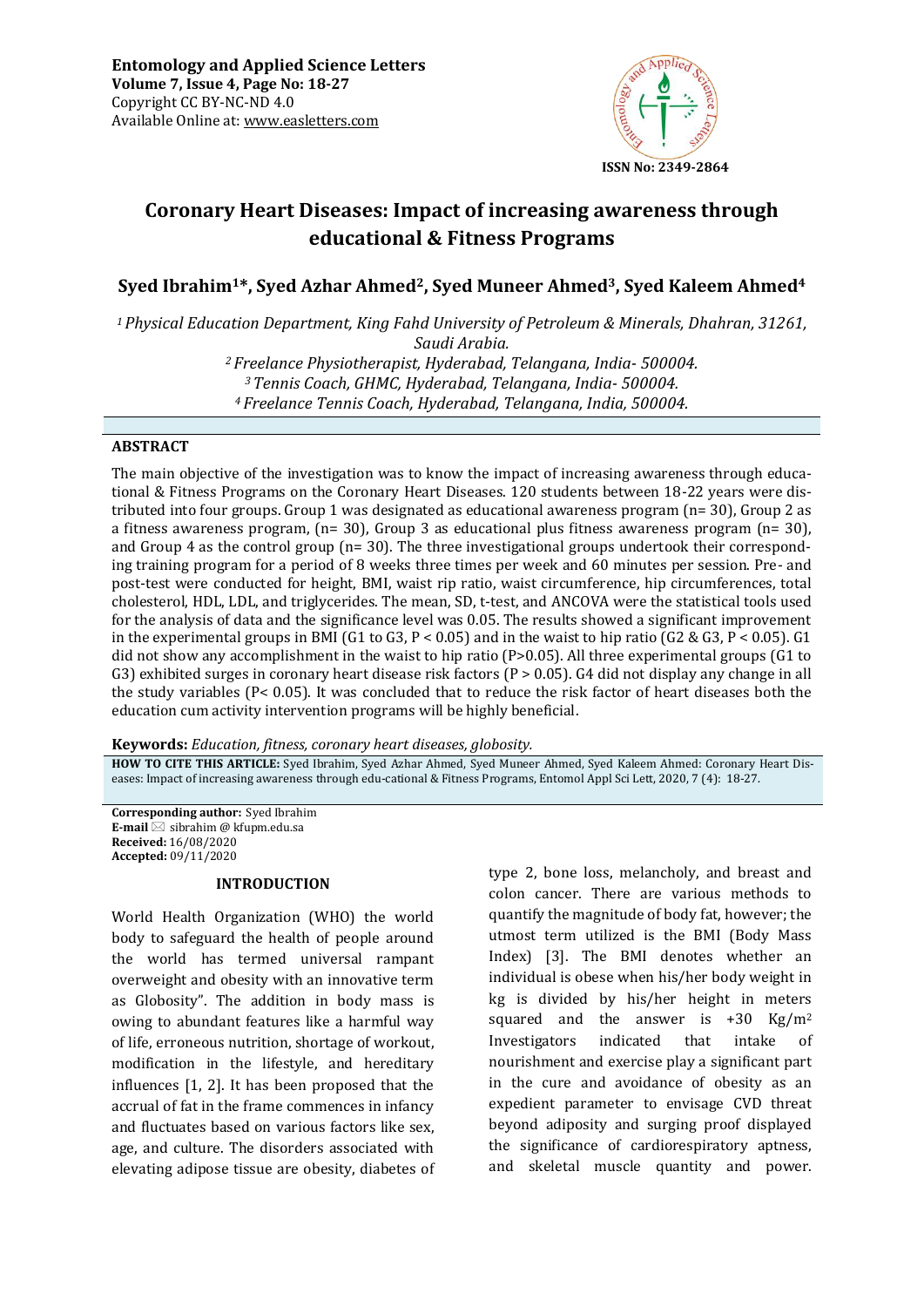Consistent and regular exercise and suitable nutrition can assist in decreasing body fat as well as safeguard against protracted diseases linked with obesity. The WHO is employing its program of Health 2020 in almost every country in the world to promote an effective methodology to determine health diseases.

Obesity is rapidly metamorphosing as an epidemic in the present scenario [4-6]. Obesity universally is a complex ailment that advances from the interface between genotype and the environs [7]. It is a foremost civic health issue ensuing a severe social, physical, and psychological destruction [8]. The occurrence of obesity and overweight among teenagers is mounting to frightening stages in emerging countries [9, 10]. Fatality increases especially with amassed body mass. Individuals who are considered obese stand the dangers of getting afflicted with coronary heart disease four times more than overweight persons whose risk is doubled [11, 12]. It is a general belief that obesity is a therapeutic ailment resulting from surplus body fat that has been stored to the degree of causing an adverse effect on health, with a decreased life expectancy and/or augmented health complications. BMI is intently associated with the ratio of body fat and total body fat. This apart, it can also be known through assessing the fat distribution by means of the waist-hip ratio and total cardiovascular risk factors [13, 14]. In teenagers and youths, the meaning of obesity is not described analogically to a historical common group and that obesity is a BMI superior to the ninety-fifth percentile. The resource statistics that these percentiles are established are dated back to 1994 and hence have not been altered by the latest escalations in mass [15]. This clearly indicates that an individual should have to indulge in an exercise regime at a lesser zone of exertion and continue it for an extensive period. Unfortunately, a lot of people do not realize the importance of exercise and blame the work environment and lack of spare time. Such individuals can find a way to decrease the fat content quickly by an indirect method of allowing an increase in metabolic activity through anaerobic exercise [16]. The amalgamation of sedentariness, extreme energy ingestion, and a likely inherited tendency produce a substantial part in the development of obesity [17].

Cardiovascular disease termed as (CVD) is the most devastating destroyer and the chief source of community health complications in the biosphere, leading to chronic diseases and death in diverse societies [18]. CVD advances by tapering of the arteries connected to the heart damaging the cardiac muscles due to lack of supply of oxygen, nourishment, and blood flow ultimately resulting in a heart attack. The heart ailment has dualistic features when matched with other body part illnesses. Primarily, it is veiled but progresses to a dynamic phase before the patient observes any signs. Furthermore, the extent of indications identified to coronary ailment is partial and it is akin to much-altered pathology by a concluding joint symptomatic route [19]. Lipid record plays an indispensable part in lipid installation in the artery wall and CVD expansion, by amassing the Low-Density Lipoprotein inside strata of the artery wall, with the exception of High-Density Lipoprotein. HDL with its valuable impact reduces lipid oxidation after settling in blood vessels, resulting in the delaying of CVD progression. The literature has pointed out that a reduction of 1-mg/dL of HDL in the plasma results in avoiding the risk of CVD by two to three percent [20]. It is well known that HDL is a "worthy cholesterol" due to its constructive part in blood vessels by countless mechanisms to thwart LDL from accumulating in blood arteries, whereas LDL is termed as "evil cholesterol" owing to its amassing in the arteries. The health complications linked with stoutness are harsh and frequently result in long-standing adverse health concerns as children grow into mature adults. It is reported that 60% of obese teenagers have a minimum of one supplementary CVD peril issue, and twentyfive percent have twofold or more. Health care is the priority of any nation to keep its citizens healthy. All developed countries in the globe record a high rate of CVD and an exhorbent amount of money is spent on its maintenance and treatment as hospitalization charges have augmented three folds [21]. It is acknowledged that CVD has its origin in infancy regardless of the circumstance and that clinical signs of the ailment do not exhibit until late in lifespan [22- 24]. Numerous research studies have observed the dangers of CVD, which are primarily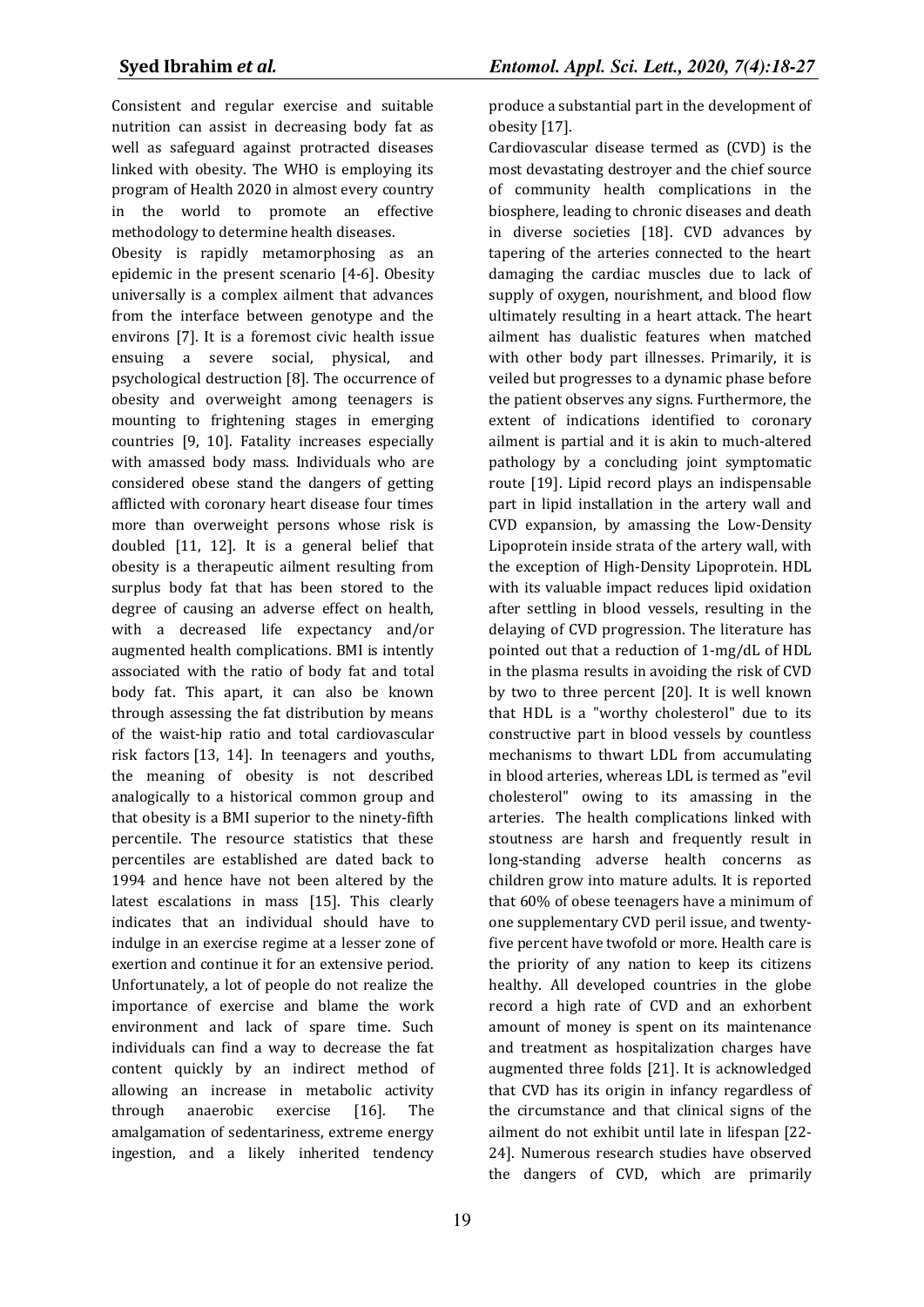associated with the particular lipids [25-27]. All these researchers indicated an association with the exercise and fatty acid profiles, causing a reduction in the threat for cardiovascular diseases particularly with aerobic exercise.

Most of the researchers have identified supplementary epidemiological procedures of obesity in the teenagers and youth that comprises of waist perimeter, thickness of the skinfold, and impedance using the bioelectrical scrutiny. These processes are based on an indirect method to detect the body fat that does not use body mass. However, waist circumference is also an indirect method but it has the benefit over the use of BMI since it offers a clear hint of the distribution of body fat [28].

Aerobic exercise significantly improves the utilization of free fatty acids. However, anaerobic exercise consequently mobilizes these free fatty acids substantially causing a reduction of body fat. The literature clearly points out that exercises can constructively modify the values of blood lipid that ultimately is associated with the capacity and force of physical activity [29]. Exercise causes a decrease in total cholesterol and LDL and on the other hand an augmentation of HDL. All the above vagaries collectively work in curtailing the risk of heart attack and brain strokes [30].

Triglyceride is the key component of plant oil and animal fats. They are made from a solitary particle of glycerol, joined with three fatty acids in conjugation with one of the OH groups, and generate maximum fats assimilated by individuals [31]. There were many misconceptions with regard to the risk factors associated with coronary heart diseases. It was earlier thought that LDL was the sole contributor to heart problems. But, the research on triglycerides has clearly indicated with generic testimony that it is an additional source for CHD. Advance investigations revealed that patients with customary heart problems are at threat for relapse of cardiac events with judicious to huge rises in triglyceride intensities. Hence, a reduction in the levels of triglycerides is essential to reduce the risk factors for CHD

that can be attained through exercise interventions.

## **METHOD**

A total of 120 students whose age was 18-22 years were chosen as participants and distributed into four groups. Group 1 was designated as educational awareness program (n= 30), Group 2 as fitness awareness program, (n= 30), Group 3 as educational plus fitness awareness program (n= 30), and Group 4 as control group (n= 30). The three investigational groups undertook their corresponding training program for a period of 8 weeks three times per week and 60 minutes per session. The educational awareness program consisted of lifestyle lessons can increase the knowledge with regard to physical activity and nutrition, and improve awareness about the coronary heart. The fitness awareness program group took part in an aerobic activity like walking/jogging starting with 40% of their maximum load and increased by 5% every week, the fitness plus educational awareness program group did the same routine of aerobic training as Group 2 in the morning apart from attending the educational session in the evening of the same day. The control group restrained to take part in any program and they did their normal routine workouts. Pre and post-test were conducted for all the study variables like height, BMI, waist rip ratio, waist circumference, hip circumferences, total cholesterol, HDL, LDL, and triglycerides. BMI was recorded using the TANITA machine DC 430 MAP, Japan. Blood samples were taken from the subjects in the morning and tested in the pathological laboratory for total cholesterol, HDL, LDL, and triglycerides before and after the commencement of the training program. The mean, SD, t-test, and ANCOVA were the statistical tools used for the analysis of data and the significance level was 0.05.

# **RESULTS**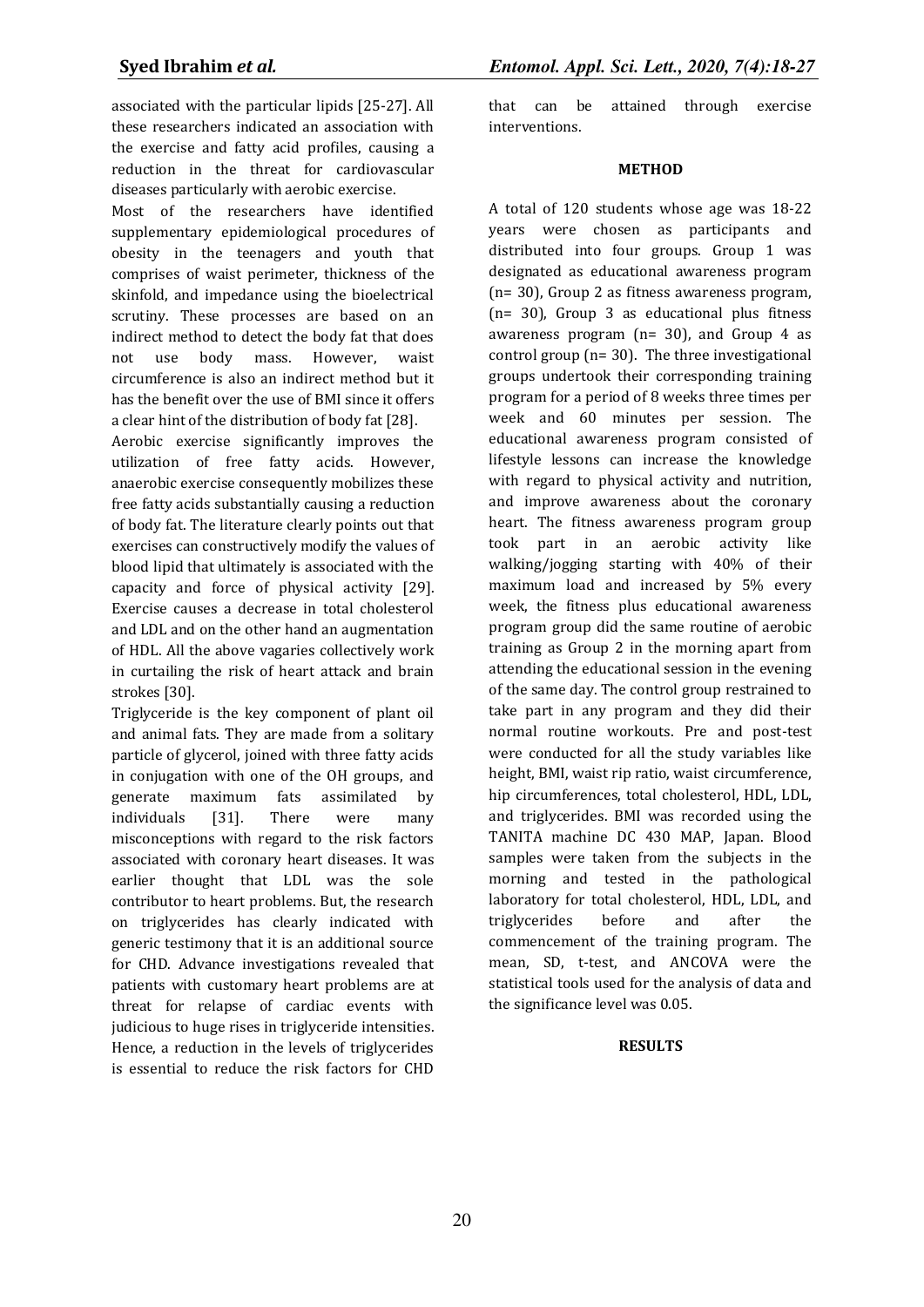|                    |                 | Pre-test         | Post-test        | Adjusted | t-value  |  |
|--------------------|-----------------|------------------|------------------|----------|----------|--|
| Component          | Group           | $M \pm SD$       | $M \pm SD$       |          |          |  |
|                    | Education       | $26.58 \pm 1.08$ | $26.19 \pm 1.09$ | 26.43    | 12.82*   |  |
|                    | Fitness         | 29.45±0.83       | 25.76±0.81       | 26.13    | $23.12*$ |  |
| <b>BMI</b>         | $Edu + fitness$ | 26.88±1.11       | $25.94 \pm 1.06$ | 25.91    | 19.78*   |  |
|                    | control         | 27.38±1.39       | 27.40±1.38       | 26.87    | 0.40     |  |
|                    | Education       | $0.86 \pm 0.01$  | $0.86 \pm 0.01$  | 0.87     | 1.35     |  |
| Waist/Hip<br>ratio | Fitness         | $0.88 \pm 0.02$  | $0.86 \pm 0.02$  | 0.86     | $8.56*$  |  |
|                    | $Edu + fitness$ | $0.88 + 0.01$    | $0.84 \pm 0.02$  | 0.85     | 10.98*   |  |
|                    | control         | $0.88 \pm 0.02$  | $0.88 \pm 0.02$  | 0.88     | 2.80     |  |

**Table 1:** denoting the mean, standard deviation, and t-value of 4 groups for obesity (BMI & waist to hip ratio)

\*Significant at 0.05

Table 1 designates the values of obesity variables encompassing the BMI and waist to hip ratio for all four groups in the pre- and posttest. The mean ± standard deviation and t-test values of BMI pre- to post-test were 26.58±1.08, 26.19±1.09, 12.82 for G1; 29.45±0.83, 25.76±0.81, 23.12 for G2; 26.88±1.11, 25.94±1.06,19.78 for G3; and 27.38±1.39, 27.40±1.38, 0.40 for G 4; respectively. The waist to hip ratio readings of M±SD and t-value from pre- to post-test was 0.86±0.01, 0.86±0.01, 1.35

for G1; 0.88±0.02, 0.86±0.02, 8.56 for G 2; 0.88±0.01, 0.84±0.02, 10.98 for G3; and 0.88±0.02, 0.88±0.02, 2.80 for G4; respectively. The t-values of BMI with respect to G1, G2, G3 were significant ( $P < 0.05$ ) and also waist to hip ratio for G2, G3 were significant ( $P < 0.05$ ). The control did not yield any significant results in the above two variables  $(P > 0.05)$  whereas  $G1$ did not show any significant result in the waist to hip ratio ( $P > 0.05$ ).

|  |  |  | Table 2: denoting mean, standard deviation, and t-values of 4 groups for coronary heart disease factors |
|--|--|--|---------------------------------------------------------------------------------------------------------|
|--|--|--|---------------------------------------------------------------------------------------------------------|

|               |                              | Pre-test           | Post-test         | Adjusted |          |  |
|---------------|------------------------------|--------------------|-------------------|----------|----------|--|
| Component     | Group                        | $M\pm SD$          | $M\pm SD$         | mean     | t-value  |  |
|               | Education                    | 181.15±5.86        | $176.98 \pm 5.26$ | 174.93   | $6.28*$  |  |
| Total         | <b>Fitness</b>               | 176.19±10.22       | $169.89 + 9.99$   | 172.30   | $20.23*$ |  |
| cholesterol   | Edu + fitness                | 179.45±7.91        | $170. \pm 9.99$   | 169.93   | $21.66*$ |  |
|               | control                      | 178.65±9.36        | 178.85±8.92       | 179.03   | 0.59     |  |
|               | Education                    | $35.25 \pm 1.19$   | $36.55 \pm 1.13$  | 36.95    | $6.96*$  |  |
| <b>HDL</b>    | Fitness                      | 36.18±1.71         | $38.68 \pm 1.72$  | 38.30    | 17.62*   |  |
|               | Edu + fitness                | $35.51 \pm 1.40$   | $39.57 \pm 1.40$  | 39.98    | $23.0*$  |  |
|               | control                      | 35.96±1.43         | 35.9±1.56         | 35.80    | 0.21     |  |
|               | Education                    | 125.55±5.64        | $120.79 \pm 4.71$ | 118.74   | $7.13*$  |  |
| <b>LDL</b>    | <b>Fitness</b>               | $120.95 \pm 10.19$ | $113.39 + 9.67$   | 115.42   | $21.52*$ |  |
|               | Edu + fitness                | $124.35 \pm 7.36$  | $112.76 \pm 6.54$ | 111.77   | 32.73*   |  |
|               | control                      | 122.15±9.78        | 122.33±9.20       | 123.31   | 0.61     |  |
| Triglycerides | Education                    | $101.35 \pm 9.61$  | 98.19±9.51        | 96.15    | $6.15*$  |  |
|               | Fitness                      | 94.98 ±11.84       | 89.66 ±12.05      | 93.59    | $9.61*$  |  |
|               | Edu + fitness                | 97.91 ±12.85       | 89.35 ±11.75      | 90.53    | $24.61*$ |  |
|               | $102.45 \pm 7.60$<br>control |                    | $102.72 \pm 7.00$ | 99.65    | 1.07     |  |

\*Significant at 0.05

Table 2 describes the measurements with regard to the coronary heart diseases that covers the total cholesterol, HDL, LDL, and triglycerides. The mean, SD and t-values for the pre and post-tests for total cholesterol for G1 was 181.15±5.86, 176.98 ±5.26 & 6.28; for G2, 176.19±10.22, 169.89 ±9.99 & 20.23; for G3,

179.45±7.91, 170. ±9.99 & 21.66; and G4, 178.65±9.36, 178.85±8.92 & 0.59, respectively. The mean, SD and t-values for the pre and posttests for HDL for G1 was 35.25 ±1.19, 36.55 ±1.13 & 6.96; for G2, 36.18±1.71, 38.68 ±1.72 & 17.62; for G3, 35.51±1.40, 39.57 ±1.40 & 23.0, and G4, 35.96±1.43, 35.9±1.56 & 0.21,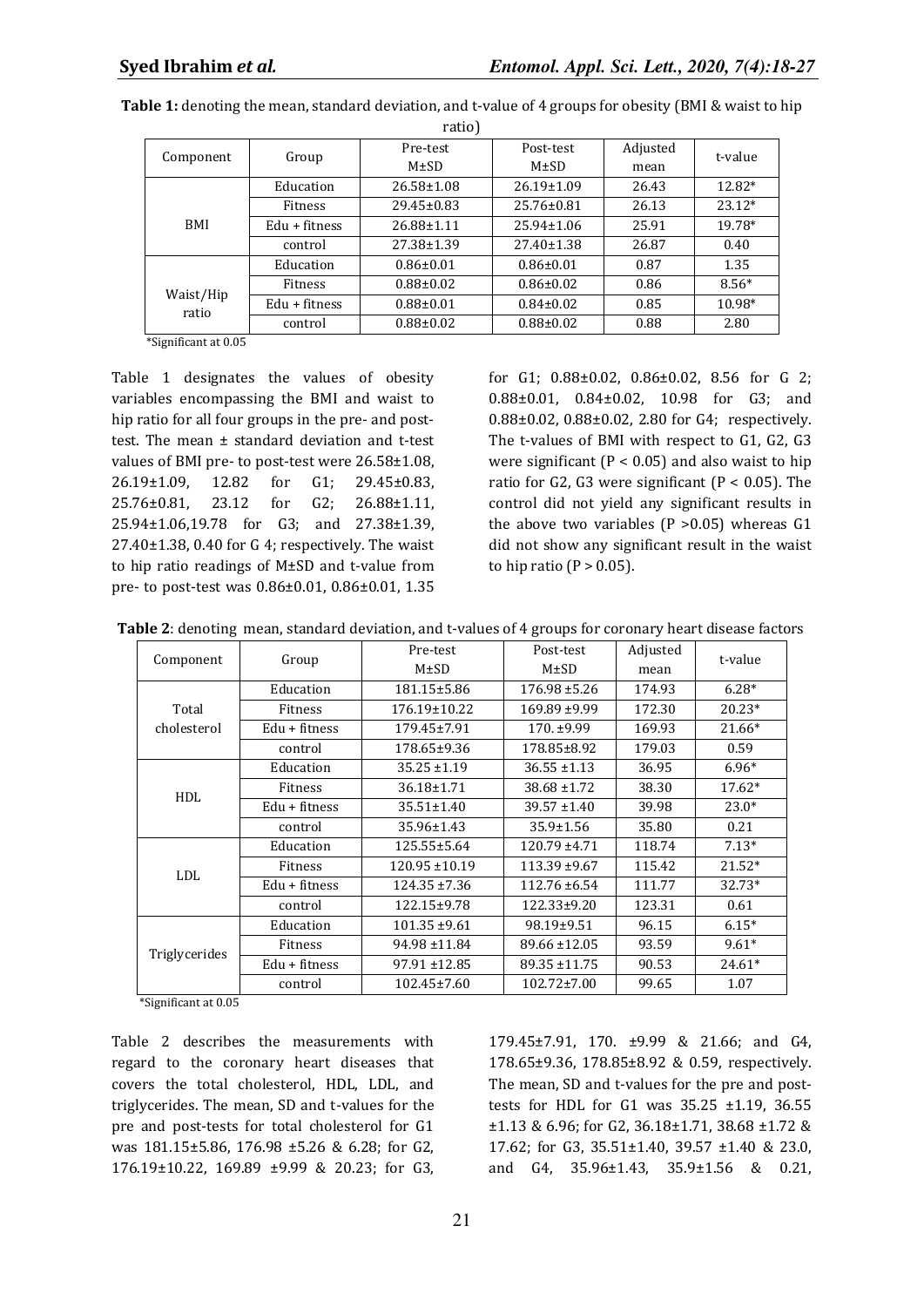respectively. The mean, SD and t-values of LDL for the pre- and post-tests for G1 was 125.55±5.64, 120.79 ±4.71, & 47.13; for G2, 120.95 ±10.19, 113.39 ±9.67, & 21.52; for G3, 124.35±7.36, 112.76±6.54, & 32.73 and for G4, 122.15±9.78, 122.33±9.20, & 0.61, respectively. The mean, SD and t-values of triglycerides for the pre and post-tests for G1

was 101.35 ±9.61, 98.19±9.51 & 6.15; for G 2, 94.98 ±11.84, 89.66 ±12.05 & 9.61; for G3, 97.91 ±12.85, 89.35 ±11.75 & 24.61, and for G4, 102.45±7.60, 102.72±7.00 & 1.07, respectively. The t-test values of the study components for G1, G2, and G3 showed noteworthy changes (P< 0.05) while the G4 did not show any notable change in any variables  $(P > 0.05)$ .

| Component       | Edu.<br>Versus<br>Fitness | Edu.<br>Versus<br>Edu. Plus<br>Fitness | Edu.<br>Versus<br>Control | Fitness<br>Versus<br>Edu. Plus<br>Fitness | Fitness<br>Versus<br>Control | Edu. Plus<br><b>Fitness Versus</b><br>Control | C.I.<br>Value |
|-----------------|---------------------------|----------------------------------------|---------------------------|-------------------------------------------|------------------------------|-----------------------------------------------|---------------|
| BMI             | $0.30*$                   | $0.52*$                                | 0.43                      | $0.21*$                                   | $0.74*$                      | $0.96*$                                       | 0.15          |
| Waist-Hip ratio | 0.01                      | $0.02*$                                | 0.01                      | 0.01                                      | $0.03*$                      | $0.03*$                                       | 0.01          |

**Table 3 -** Pairwise Scheffe's post hoc comparisons for obesity variables

CI value- confidence Interval of Scheffe's post hoc test

\* Significant at 0.05

The analysis of data with ANCOVA for four groups in the dependent variables pointed out noteworthy differences between these groups. To find out which group had the differences the pairwise post hoc was utilized, which is presented in Table 3 for the obesity variables and Table 4 for the coronary heart diseases.

In Table 3 for the BMI, G3 with an adjusted mean of 25.91 considerably outclassed G1 and G2 (26.43; 26.13, respectively) with an adjusted mean difference of  $0.30$  and  $0.21$  (CI =  $0.15$ ), respectively. Nevertheless, there were noteworthy variations among G1 and G2 with an adjusted mean of  $0.30$  (CI = 15). Besides, all the

three groups G1, G2, & G3 (adjusted means – 0.43, 0.74, 0.96) meaningfully outplaced the G4 (adjusted mean 26.87; CI =  $0.15$ ). With regard to the waist-hip ratio  $G3$  (Adj. mean = 0.85) considerably exceeded G1 & G2 (Adj. means; 0.87, 0.86) with adjusted mean differences of 0.02 & 0.01 (CI= 0.01), respectively. However, there were no significant differences between G1 & G2 with an adjusted mean difference of 0.01 & 0.01 (CI = 0.01). This apart, G1 & G3 exceedingly outstripped G4 (Adj. mean- 0.88) with an adjusted mean difference of 0.02 and 0.03, respectively (CI =  $0.01$ ).

| Component            | Edu.<br>Versus<br>Fitness | Edu.<br>Versus<br>Edu. Plus<br><b>Fitness</b> | Edu.<br>Versus<br>Control | Fitness<br>Versus<br>Edu. Plus<br>Fitness | Fitness<br>Versus<br>Control | Edu. Plus<br>Fitness Versus<br>Control | C.I.<br>Value |
|----------------------|---------------------------|-----------------------------------------------|---------------------------|-------------------------------------------|------------------------------|----------------------------------------|---------------|
| Total<br>Cholesterol | $2.63*$                   | $5.00*$                                       | $4.10*$                   | $2.37*$                                   | $6.73*$                      | $9.10*$                                | 1.72          |
| HDL                  | $1.36*$                   | $4.04*$                                       | $1.14*$                   | $2.68*$                                   | $2.50*$                      | $5.18*$                                | 0.76          |
| <b>LDL</b>           | $3.32*$                   | $6.97*$                                       | $4.55*$                   | $3.65*$                                   | $7.87*$                      | $11.52*$                               | 1.62          |
| Triglycerides        | $2.56*$                   | $5.61*$                                       | $3.50*$                   | $3.05*$                                   | $6.06*$                      | $9.11*$                                | 1.68          |

**Table 4 -** Pairwise Scheffe's post hoc comparisons for coronary heart diseases variables

CI value- confidence Interval of Scheffe's post hoc test \* Significant at 0.05

In Table 4, for the component of total cholesterol, G3 (Adj. mean- 169.93) meaningfully surpassed G1 & G2 (Adj. mean 174.93 & 172.30) with adjusted mean differences of 2.63 and 2.37 ( $CI = 1.72$ ). Notable differences were observed between the G1 and G2 with an adjusted mean difference of 2.63 (CI=1.72). In addition, G1, G2, & G3 meaningfully outperformed G4 (Adj. mean - 179.05) with adjusted mean differences of 4.10, 6.73, and 9.10 (CI=1.72). In the second variable of HDL in the coronary heart diseases, G3 (Adj. mean =41.00) had enhanced performance than G1 and G2 (Adj. mean =  $36.96$  &  $38.32$ ) with adjusted mean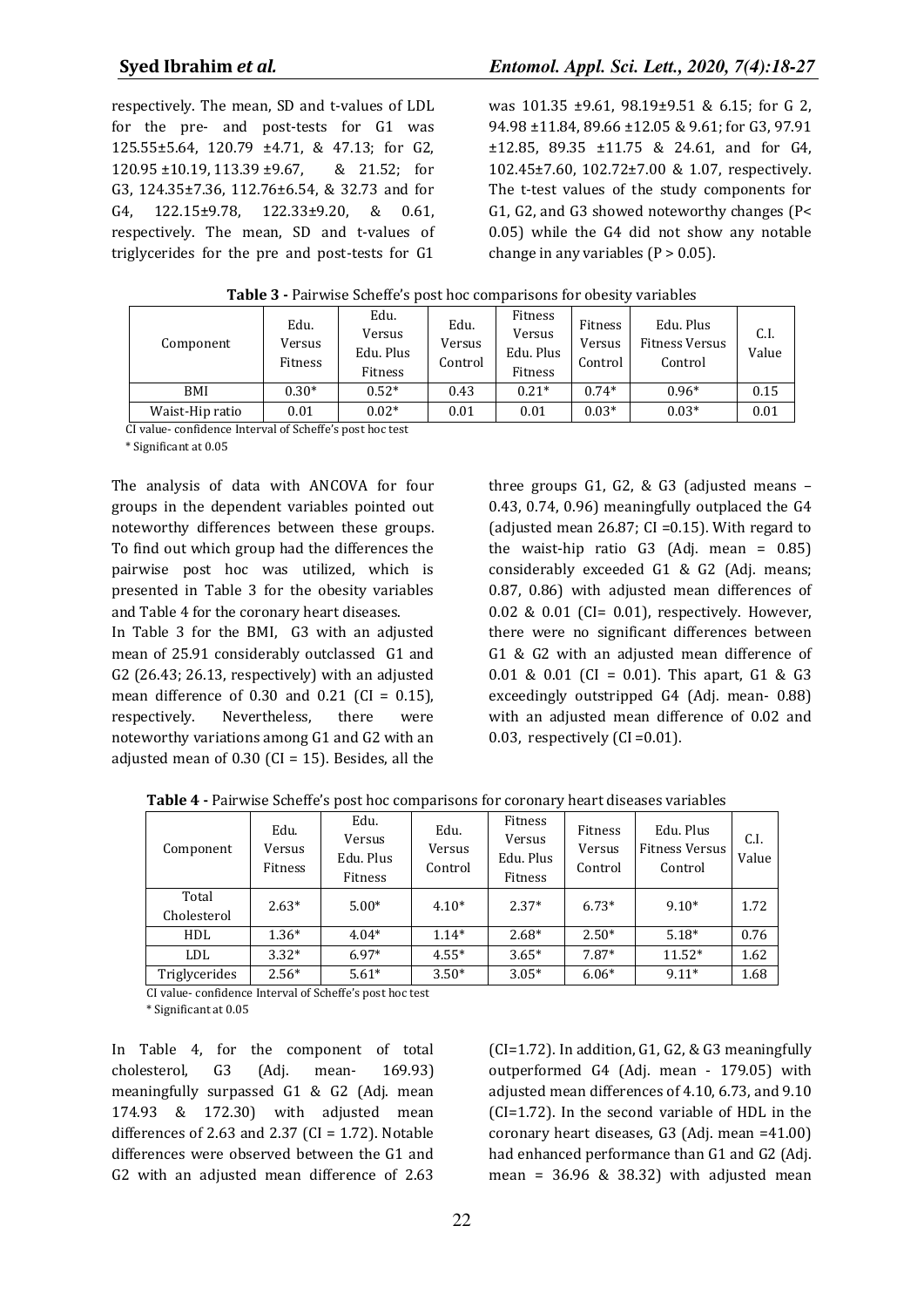differences of  $1.36$  and  $2.68$  (CI=0.76), respectively. G1 and G2 had significant differences with an adjusted mean difference of 1.36 (CI = 0.76). G1, G2, and G3 showed remarkable changes when compared to G4 (Adj. mean = 35.82) with adjusted mean differences of 1.14, 2.50, and 5.18 (CI=0.76). G3 had given very encouraging performance with regard to the LDL (Adj. mean- 111.79) with G1 and G2 (Adj. mean- 118.76 & 115.44) with adjusted mean differences of 3.32 & 3.65 (CI = 1.62). There were also differences between G1 and G2 with an adjusted mean difference of 3.32 (CI = 1.62). G1, G2, and G3 had meaningful alterations with G4 (Adj. mean- 123.31) with an adjusted mean difference of 4.55, 7.87, and 11.52 (CI = 1.62). In the last of the coronary heart diseases of triglycerides G3 (Adj. mean -90.55) did well when equated with G1 and G2 (Adj. means of 96.16 & 93.60) with an adjusted mean difference of 2.56 and 3.05 (CI =  $1.68$ ), respectively. G1 and G2 also showed important changes with an adjusted mean difference of 2.56 (CI = 1.68). further, G1, G2, and G3 significantly did exceptionally good than G4 (Adj. mean – 99.66) with an adjusted mean difference of 3.50, 6.06, and  $9.11$  (CI = 1.68).

#### **DISCUSSION**

The main objective of the investigation was to know the impact of increasing awareness through educational & Fitness Programs on the Coronary Heart Diseases.

Obesity, which is a global health problem, is linked with many risk factors of well-being especially with stroke, high blood pressure, myocardial contravention, diabetes mellitus, wired lipedema, and various co-morbidities of medical nature resulting in an augmented danger of death [32, 33]. One of the main health hazards of obese persons is that they usually exhibit symptoms of vascular diseases due to deterioration of endothelium. The situation gets associated with atherosclerosis and various other defects in the circulatory system [34-36]. The literature on obese individuals has opened up many avenues to counteract the global menace. Numerous procedures and methods have been utilized to solve this problem. Some of these measures to get rid of obesity passively is medicament and surgeries of different nature

[37]. But the most commonly used method is a loss of body mass through intervention programs like restriction in nutrition, exercise, and exercise plus diet restrictions [38].

It is observed the most inert rampant program of weight loss is diet [39], but many studies confirmed that diet alone will be an unproductive approach for controlling body mass over an extended period of time [40, 41]. Even though there will be some beneficial effects at the beginning, later within four to six months, the individual will regain weight [42, 43]. The explanations cited for the ineptness of nutritional strategy is from the functional viewpoint like the reduction of lean body tissue resulting in decrease of BMR (basal metabolic rate) [44]. This apart, the anticipated presence of a hereditarily encoded set-point for body weight that the body drift down back to after periods of weight management [41]. However, diet involvements are largely fruitful in a small period of time [45-47].

Numerous research studies have indicated that exercise alone can be a significant approach for long-term weight loss as it is competent of decreasing a person's body mass, preserving and even elevating RMR (resting metabolic rate), safeguarding and boosting lean muscle quantity [48-51]. Almost all the studies have confirmed that exercise is the best medicine not only for weight reduction through enhanced energy expenditure but also for multiple health gains that can directly ease the dangers of existing co-morbidities [46, 49, 52].

The literature on obesity has observed that apart from the nutritional and exercise alone program for reducing the body fat, the most suitable and commendable intervention for the loss of lean body mass is the combination of diet plus exercise [53-55]. In one such investigation caloric restriction in combination with exercise had resulted in a typical discrete loss to a tune of  $13.1 \pm 0.7$ kg, in body mass while participants undergoing only exercise reduced on average 5.6  $\pm$  0.6kg each [56]. It is reported that even if such approaches do not decline the body weight they have revealed to affect a substantial cutbacks in overall fat, visceral fat, and skeletal muscle fat accrual in obese persons [57, 58].

Kristen et al (2019) in their review of health guidance and education administered to obese persons by principal care surgeons and nurses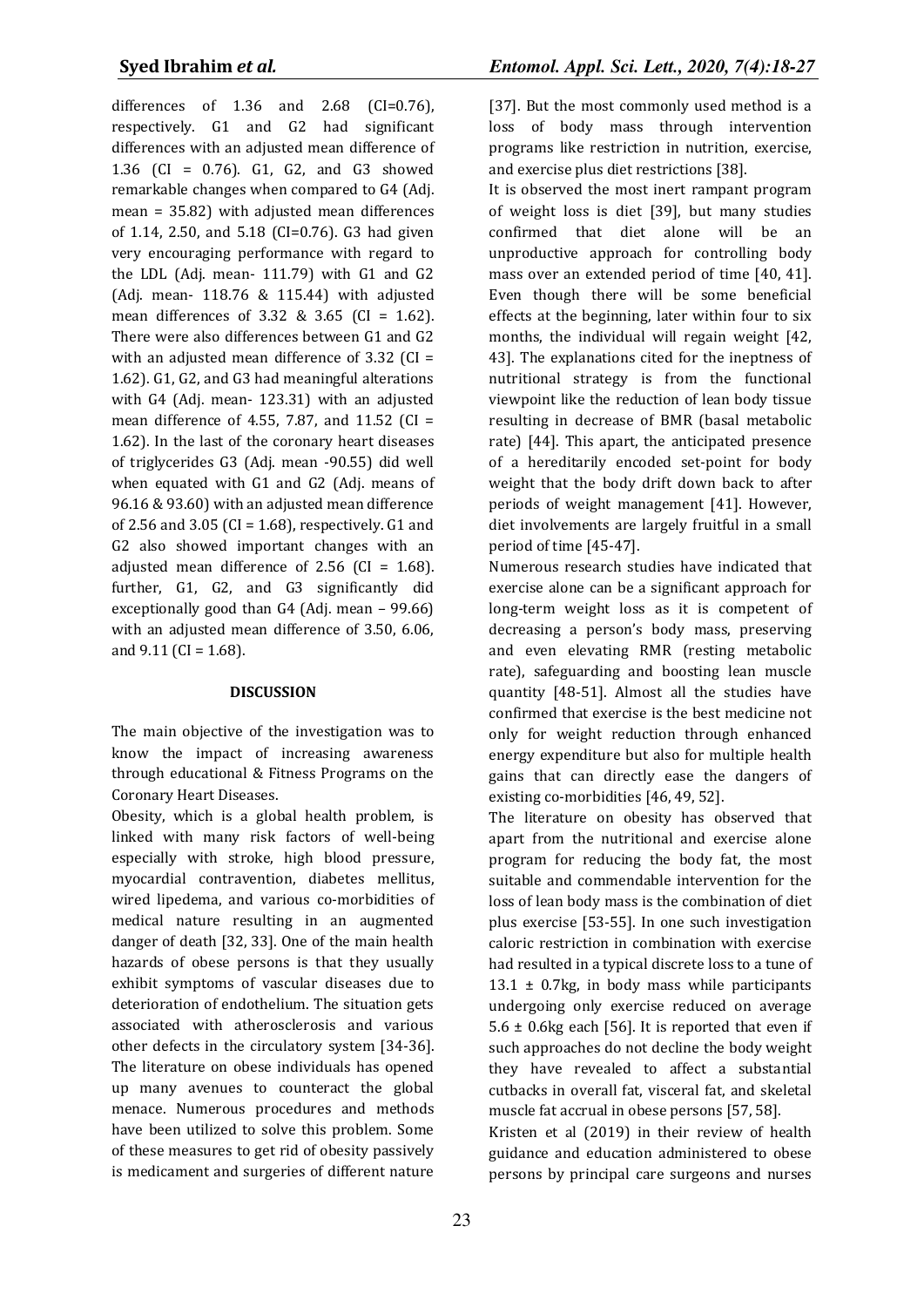had contradictory outcomes [59]. [Clune et al.](https://www.sciencedirect.com/science/article/pii/S2211335519300087#bb0065)  [\(2010\)](https://www.sciencedirect.com/science/article/pii/S2211335519300087#bb0065) in their study observed that 70% of the overweight subjects could follow the weight loss criteria of receiving advice by health care specialists [60]. They also reported that the study had the drawback of using self-reported data that may have steered on memory bias. [ter](https://www.sciencedirect.com/science/article/pii/S2211335519300087#bb0205)  [Bogt et al. \(2011\)](https://www.sciencedirect.com/science/article/pii/S2211335519300087#bb0205) established that obese persons getting weight addition avoidance approaches rendered by nurses failed to acquire improved outcomes [61]. Likewise, [Noordman et al.](https://www.sciencedirect.com/science/article/pii/S2211335519300087#bb0145)  [\(2012\)](https://www.sciencedirect.com/science/article/pii/S2211335519300087#bb0145) observed that a single principal upkeep certified person does not appear to be superior to the other [62]. At the end of the day, it is found that even though the education given to the obese person has an effect but it may not be as beneficial as with the combination of exercise. Hence, all the above results are in line with the outcome of this study.

Taking a cue from the literature and from the observation of this investigation, it is clear that the three experimental groups had a significant effect on the reduction of body fat and also lipid profile. However, the group that had the intervention program of education plus the fitness regime had noteworthy progress in BMI, waist to hip ratio, total cholesterol, HDL, and reduction in the LDL and the triglycerides. All the stated studies have supported the outcomes of our study.

# **CONCLUSION**

The outcome of this study clearly states that a methodically and scientifically planned education plus fitness exercise regime has to be acknowledged and executed suitably in the upkeep of the health of all the obese individuals globally.

#### **REFERENCES**

- 1. AlTahan HA, Al-Juhani W. Effect of Morbid Obesity on Postoperative Outcomes Following Total Knee Arthroplasty. Int. J. Pharm. Res. Allied Sci. 2018 Jan 1;7(3):101- 7.
- 2. Mahassni SH. Overweight and Obesity and the Immune System, Lipids and C-reactive Protein in Young and Middle-aged Saudi Female University Workers. J. Biochem. Technol. 2020;11(1):49-56.
- 3. Haghighi-Morad M, Shakoori A, Salevatipour B. Evaluation of Abdominal Obesity Using Ultrasound and Its Correlation with Intima Media Thickness in Carotid Arteries. Int. J. Pharm. Phytopharm. Res. 2019 Oct;9(5):43- 7.
- 4. Chakravarthy, M., Booth, F. Eating, Exercise and "thirfty" genotypes: connecting the dots towards an evolutionary understanding of modern chronic diseases. Journal of Applied Physiology. 2004; 96(1): 3-10.
- 5. Davey, R. The obesity epidemic: too much food for thought? British Journal of Sports Medicine. 2004; 38(3): 360-363.
- 6. World Health Organization. Obesity: Prevention and Managing the Global Epidemic. Geneva. World Health Organization. 2000.
- 7. Ashtiani AR, Vahidian-Rezazadeh M, Jafari M, Galdavi R, Mohammad M. Study of Changes in The Plasma Levels of Chemerin of Women with Overweight and Obese During a Period of Endurance Training On a Cycle-Ergometer Using Hydroalcoholic Extract of Urtica. Pharmacophores. 2018;9(2):72-9.
- 8. Mota, G.R., Zanesco A. Leptin, ghrlin, and physical exercise. Arquivos brasileiros de endocrinologia e metabologia. 2007; 51(1): 25-33.
- 9. Caius, N., Benefice, E. Food habits, physical activity and overweight among adolscents. Revue d epidemiologia et de Sante publique. 2002; 50(6): 531-542.
- 10. Kosti, R., Panagiotakos, D. The epidemic of obesity in children and adolescents in the world. Central European Journal Public Health. 2006; 14(4):151-159.
- 11. Willett, W., Manson, J., Stampfer, M., Colditz, G., Rosner, B., Speizer, F., Hennekens, C. Weight, weight change, and coronary heart disease in women: risk within the normal. weight range. Journal of the American Medical Association. 1995; 273(6): 461- 465.
- 12. Wilding, J. Science, medicine, and the future: obesity treatment. British Medical Journal. 1997; 315 (7114): 997-1000.
- 13. de Koning L, Merchant AT, Pogue J, Anand SS. Waist circumference and waist-to-hip ratio as predictors of cardiovascular events: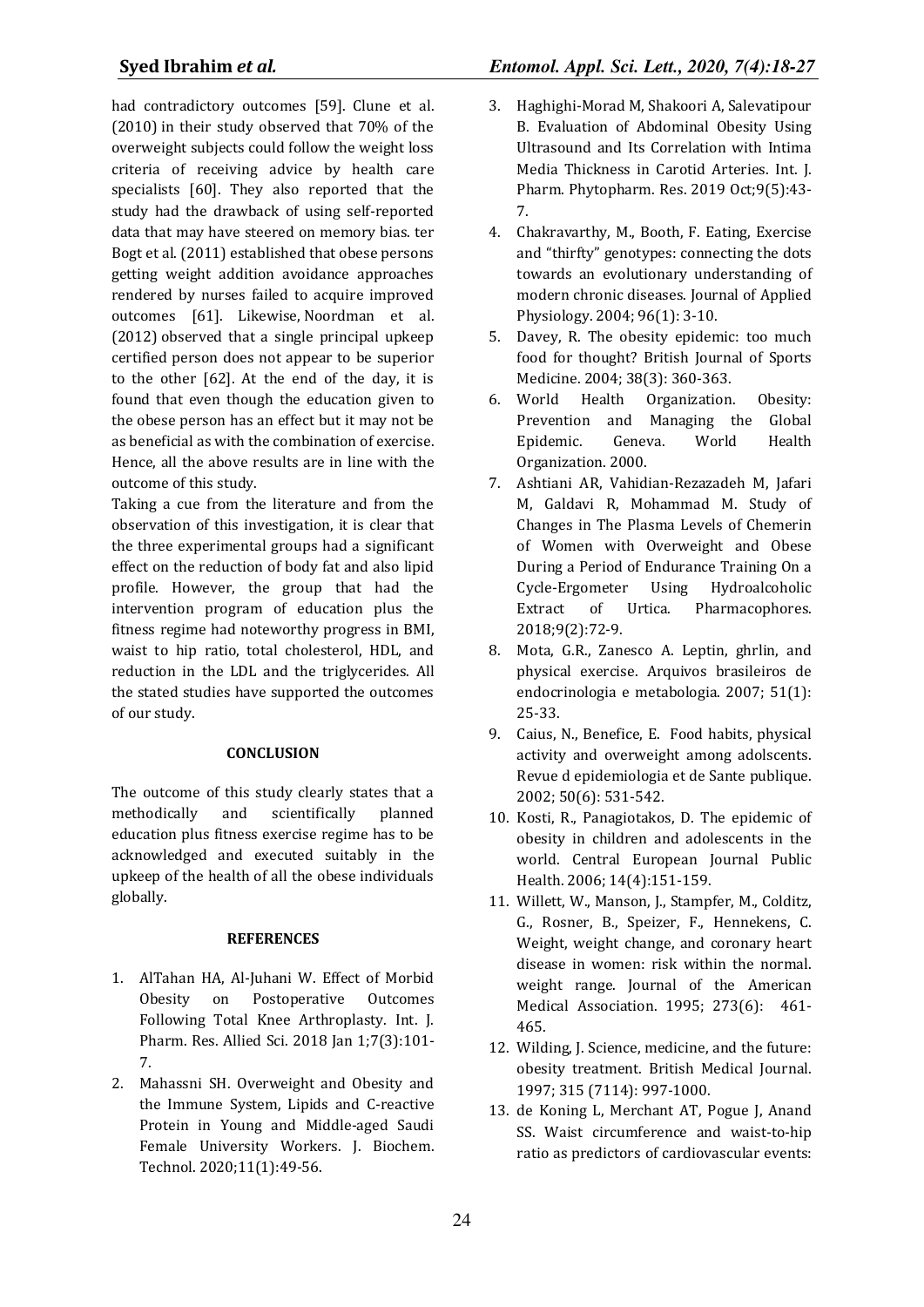meta-regression analysis of prospective studies. Eur Heart J, 2007; 28(7):850–6.

- 14. Visscher TL, Seidell JC, Molarius A, van der Kuip D, Hofman A, Witteman JC. A comparison of body mass index, waist-hip ratio and waist circumference as predictors of all-cause mortality among the elderly: the Rotterdam study. Int J Obes Relat Metab Disord. 2001; 25(11):1730–5.
- 15. Gray, D.S., Fujioka, K. Use of relative weight and Body Mass Index for the determination of adiposity. Journal of Clinical Epidemiology. 1991;44 (6): 545–50.
- 16. Imaz, I., Martínez-Cervell, C., García-Alvarez, E.E., Sendra-Gutiérrez, J.M., González-Enríquez, J. Safety and effectiveness of the intragastric balloon for obesity. A metaanalysis. Obesity Surgery. 2008; 18 (7): 841–6.
- 17. NHS Digital Statistics on obesity, physical activity and diet - England, 2018. NHS Digital, 2018.
- 18. Hadaegh, F., Harati, H., Ghanbarian, A., Azizi, F. Prevalence of coronary heart disease among Tehran adults: Tehran Lipid and Glucose Study. Eastern Mediterranean Health Journal. 2009; 15 (1): 120-124.
- 19. Fakhrzadeh H, Bandarian F, Adibi H, Samavat T, Malekafzali H, Hodjatzadeh E., Larijani B. Coronary heart disease and associated risk factors in Qazvin: a population-based study. Eastern Mediterranean Health Journal. 2008 ; 14 (1): 29.
- 20. Chapman, M.J., Assmann, G., Fruchart, J.C., Shepherd, J. and Sirtori, C. Raising highdensity lipoprotein cholesterol with reduction of cardiovascular risk: the role of nicotinic acid. a position paper developed by the European Consensus Panel on HDL-C. Current Medical Research and Opinion Journal. 2004; 20(8): 1253-1268.
- 21. Almoslim, H., Ibrahim, S., Kanniyan, AS. Plasma lipid, lipoprotein levels and blood glucose: The effects of combined aerobicresistance training on morbid obese men. Scholars Research Library, Annals of Biological Research. 2014; 5 (3): 46-51.
- 22. Ming, D., Kathyrn, M R. A Review of Lipidomics of Cardiovascular Disease Highlights the Importance of Isolating Lipoproteins, Metabolites. 2020; 10(4): 163.
- 23. Kishore, Y., Ibrahim, S, A Study on the Eleven Week Conditioning and Four Week Deconditioning Program on Body Composition and Cardiorespiratory Response of Female Students "in the International Journal of Health, Physical Education and Computer Science in Sports. 2011; 2 (1): 59-61.
- 24. Fernandez C, Sandin M, Sampaio JL, Almgren P, Narkiewicz K, Hoffmann M, Hedner T, Wahlstrand B, Simons K, Shevchenko A, James P. Plasma lipid composition and risk of developing cardiovascular disease. PloS one. 2013 Aug 15;8(8):e71846.
- 25. Abdelhamid, A. S., Brown, T. J., Brainard, J. S., Biswas, P., Thorpe, G. C., Moore, H. J., Deane, K. H., AlAbdulghafoor, F. K., Summerbell, C. D., Worthington, H. V., Song, F., Hooper, L. Omega-3 fatty acids for the primary and secondary prevention of cardiovascular disease. The Cochrane database of systematic reviews. 2018; 7(7): D003177.
- 26. Arnett DK, Blumenthal RS, Albert MA, Buroker AB, Goldberger ZD, Hahn EJ, Himmelfarb CD, Khera A, Lloyd-Jones D, McEvoy JW, Michos ED. 2019 ACC/AHA guideline on the primary prevention of cardiovascular disease: executive summary: a report of the American College of Cardiology/American Heart Association Task Force on Clinical Practice Guidelines. Journal of the American College of Cardiology. 2019 Sep 2;74(10):1376-414.
- 27. Laaksonen, D.E., Atalay, M., Niskanen, L.K., Mustonen, J.S., Chandan K., Lakka, T.A. Aerobic exercise and the lipid profile in type I diabetic men: a randomized controlled trial. Medicine and Science in Sports and Exercise. 1999; 32(9): 1541-1548.
- 28. Pratt, J.S., Lenders, C.M., Dionne, E.A., Hoppin, A.G., Hsu, G.L., Inge, T.H., Lawlor, D.F., Marino, M.F., Meyers, A.F., Rosenblum, J.L., Sanchez, V.M. Best practice updates for pediatric/adolescent weight loss surgery. Obesity Silver Spring. 2009; 17(5): 901- 910.
- 29. Pollock, M.L., Wilmore, J.H. Exercise in Health and Disease: Evaluation and Prescription for Presentation and Rehabilitation. Philadelphia: W.B.Saunders Co. 1990: 222.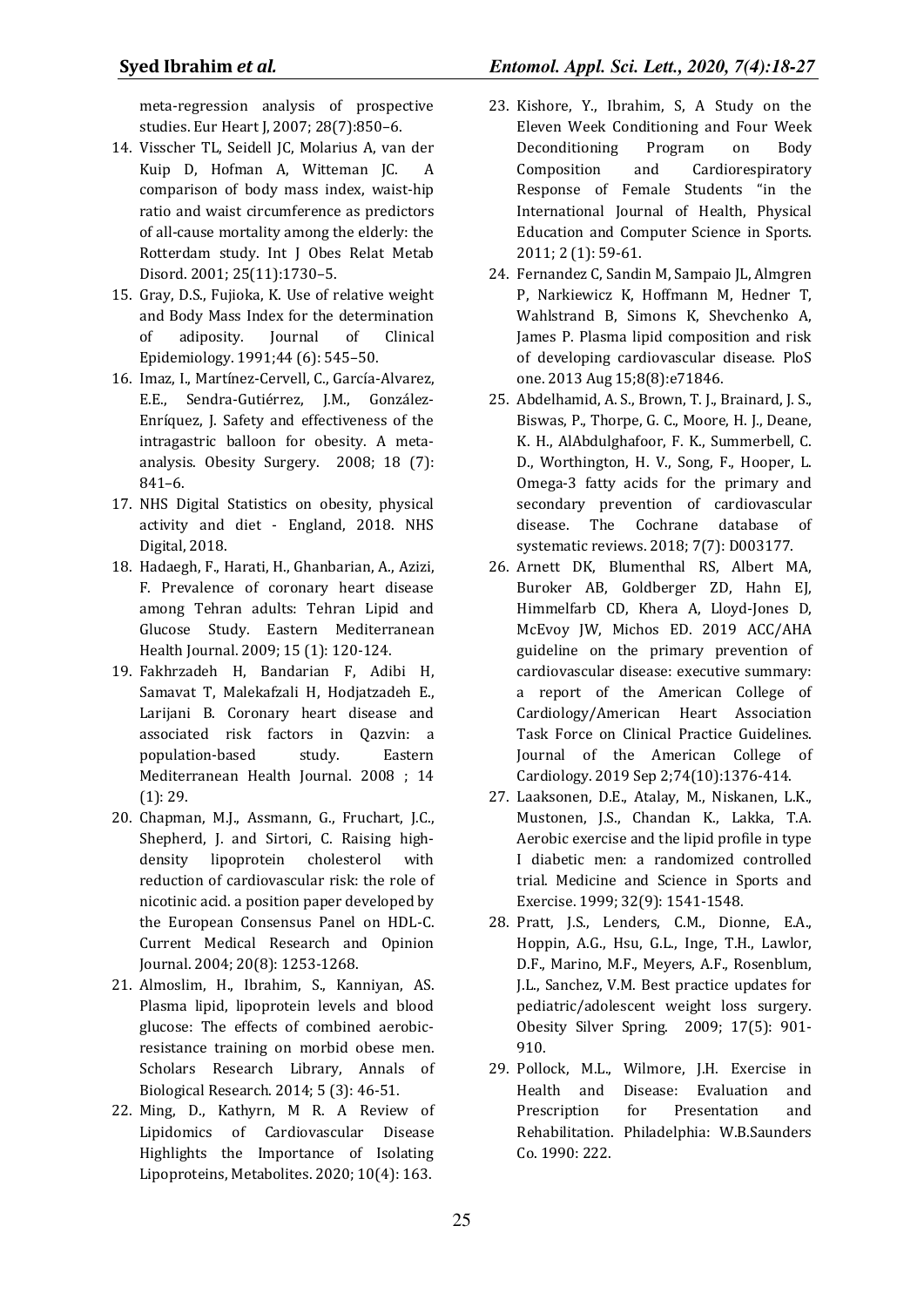- 30. Holmes MV, Millwood IY, Kartsonaki C, Hill MR, Bennett DA, Boxall R, Guo Y, Xu X, Bian Z, Hu R, Walters RG. Lipids, lipoproteins, and metabolites and risk of myocardial infarction and stroke. J. Am.Coll. Cardiol. 2018; 71(6): 620–632.
- 31. Yating Wang, Li Shen, Danyan Xu. Aerobic exercise reduces triglycerides by targeting apolipoprotein C3 in patients with coronary heart disease. Clinical Cardiology. 2019; 42 (1): 56-61.
- 32. Cheng JM, Suoniemi M, Kardys I, Vihervaara T, de Boer SP, Akkerhuis KM, Sysi-Aho M, Ekroos K, Garcia-Garcia HM, Oemrawsingh RM, Regar E. Plasma concentrations of molecular lipid species in relation to coronary plaque characteristics and cardiovascular outcome: Results of the ATHEROREMO-IVUS study. Atherosclerosis. 2015 Dec 1;243(2):560-6.
- 33. Crespo, C., Smith, E. Prevalence of overweight and obesity in the United States. In R. Andersen (Ed), Obesity: Etiology, Assessment, Treatment and Prevention. Champaign, Illinois: Human Kinetics. 2003; 117-120.
- 34. Grundy, S., Blackburn, G., Higgins, M., Lauer, R., Perri, M., Ryan, D. Physical activity in the prevention and treatment of obesity and its comorbidities. Medicine and Science in Sports and Exercise. 1999; 31(11): S502- S508.
- 35. Razquin C, Liang L, Toledo E, Clish CB, Ruiz-Canela M, Zheng Y, Wang DD, Corella D, Castaner O, Ros E, Aros F. Plasma lipidome patterns associated with cardiovascular risk in the PREDIMED trial: A case-cohort study. Int. J. Cardiol. 2018; 253: 126–132.
- 36. Goff Jr DC, Lloyd-Jones DM, Bennett G, Coady S, D'Agostino RB, Gibbons R, Greenland P, Lackland DT, Levy D, O'Donnell CJ, Robinson JG. American Heart Association Task Force on Practice G. 2013 acc/aha guideline on the assessment of cardiovascular risk: A report of the american college of cardiology/american heart association task force on practice guidelines. Circulation. 2014;129(Suppl 2):S49-73.
- 37. Ruban, A., Stoenchev, K., Ashrafian, H., Teare, J. Current treatments for obesity.

Clinical medicine. London, England. 2019; 19(3): 205–212.

- 38. Public Health England Health matters: obesity and the food environment. London: PHE. 2017.
- 39. World Health Organization. Global strategy on diet, physical activity and health. Geneva: World Health Organization. 2004; 57:17.
- 40. Tobias DK, Chen M, Manson JE, Ludwig DS, Willett W, Hu FB. Effect of low-fat diet interventions versus other diet interventions on long-term weight change in adults: a systematic review and metaanalysis. The lancet Diabetes & endocrinology. 2015 Dec 1;3(12):968-79.
- 41. McArdle, W., Katch, F., Katch. Exercise Physiology: Energy,Nutrition and Human Performance. (5th ed). Philadephia: Lippincott Williams & Wilkins. 2001:29.
- 42. Schwingshackl L, Hoffmann G. Long-term effects of low-fat diets either low or high in protein on cardiovascular and metabolic risk factors: a systematic review and metaanalysis. Nutr J. 2013; 12(1):48.
- 43. Elks, M. Optimising outcomes in the treatment of obesity: current evidence for the effectiveness of interventions and future prospects. In G.Mallarkey (Ed), Managing Obesity. Auckland, New Zealand: Adis International Limited. 1999: 1-9.
- 44. Mahan, K., Escott-Stump, S. Krause's Food. Nutrition and Diet Therapy (10th ed). Philadephia: WB Saunders. 2000: 237.
- 45. Merra G, Gratteri S, De Lorenzo A, Barrucco S, Perrone MA, Avolio E, Bernardini S, Marchetti M, Di Renzo L. Effects of very-lowcalorie diet on body composition, metabolic state, and genes expression: a randomized double-blind placebo-controlled trial. Eur Rev Med Pharmacol Sci. 2017; 21(2):329– 45.
- 46. Hansen, K., Shirver, T., Schoeller, D. The effects of exercise on the storage and oxidation of dietary fat. Sports Medicine. 2005; 35(5): 363-373.
- 47. Astrup, A. Dietary approaches to reducing body weight. Balliere's Clinical Endocrinology and Metabolism. 1999;13(1) : 109-120.
- 48. Gilliat-Wimberly, M., Manore, M., Woolf, K.,Swan, P., Carroll, S. Effects of habitual physical physical activity on the resting